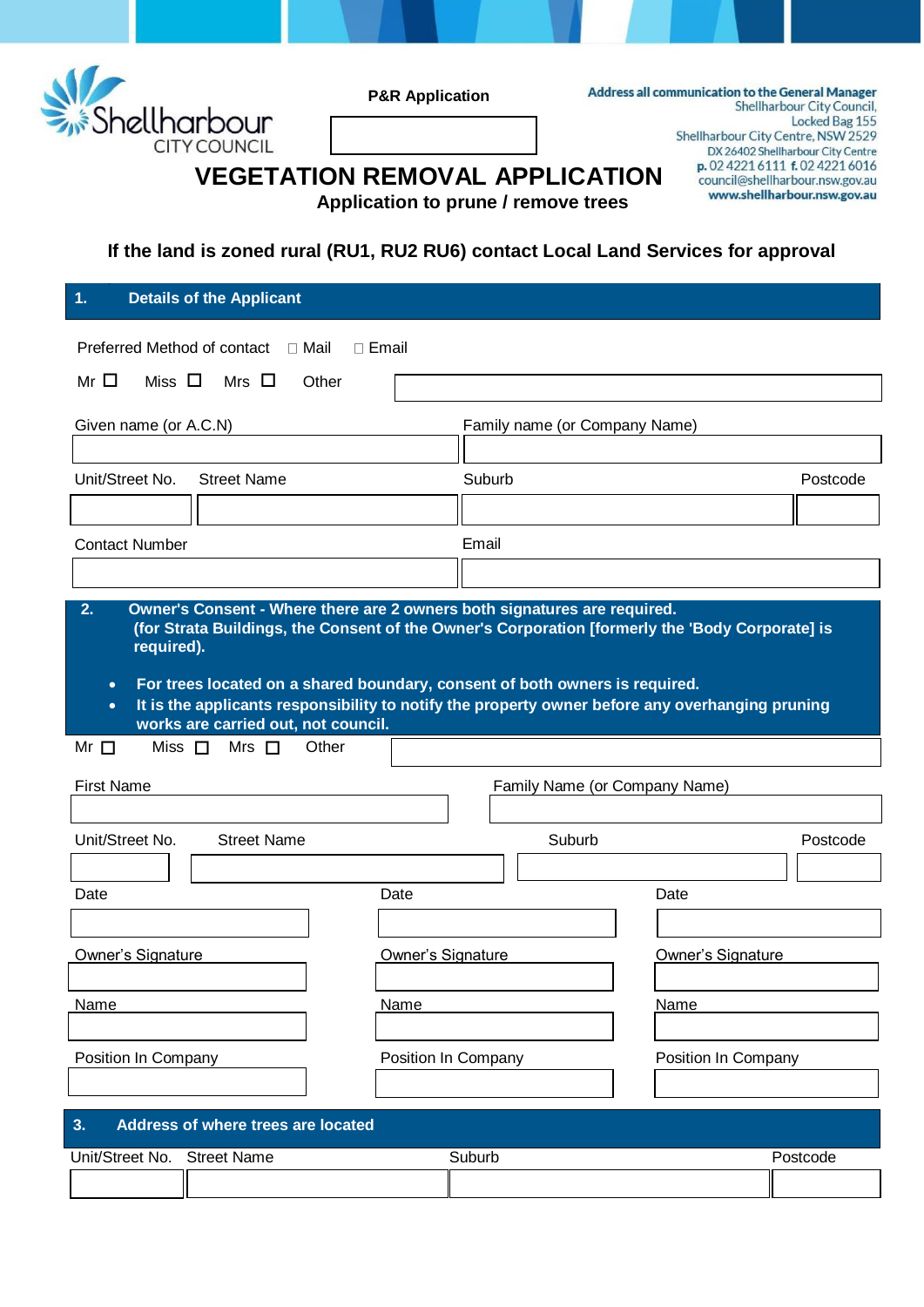# **4. Property Access**

| Is there a dog on the property? If yes refer to fact sheet                                                                        | $\Box Y$ es | $\square$ No |
|-----------------------------------------------------------------------------------------------------------------------------------|-------------|--------------|
| Will Council need you to be present to gain access to the tree(s)?                                                                | $\Box$ Yes  | $\square$ No |
| Do you wish to be present during the inspection?                                                                                  | $\Box Y$ es | ⊟No          |
| Have you used tape or non-invasive methods to identify nominated trees on site?<br>Failure to do so may delay application process | $\Box$ Yes  | $\square$ No |

**Please note:** If an appointment is required, this will need to be made, delays are possible

# **5. Tree Species, Proposed work and Reason for Request**

|                 | <b>Tree Species</b> | Removal/Prune | <b>Reason for Request</b> |
|-----------------|---------------------|---------------|---------------------------|
| 1               |                     |               |                           |
| $\overline{2}$  |                     |               |                           |
| $\mathbf{3}$    |                     |               |                           |
| $\overline{4}$  |                     |               |                           |
| $\overline{5}$  |                     |               |                           |
| $6\phantom{1}6$ |                     |               |                           |
| $\overline{7}$  |                     |               |                           |
| $\, 8$          |                     |               |                           |
| $9\,$           |                     |               |                           |
| 10 <sub>1</sub> |                     |               |                           |

# **6. Site Plan – Must be completed as per sample site plan shown in Fact sheet**

The plan must show:

- Existing buildings and structures on the site
- The location of the subject tree(s)

**Note:** Where there is more than one tree to be pruned/removed, the trees are to be suitably numbered to correspond to section 5

# **Site Plan**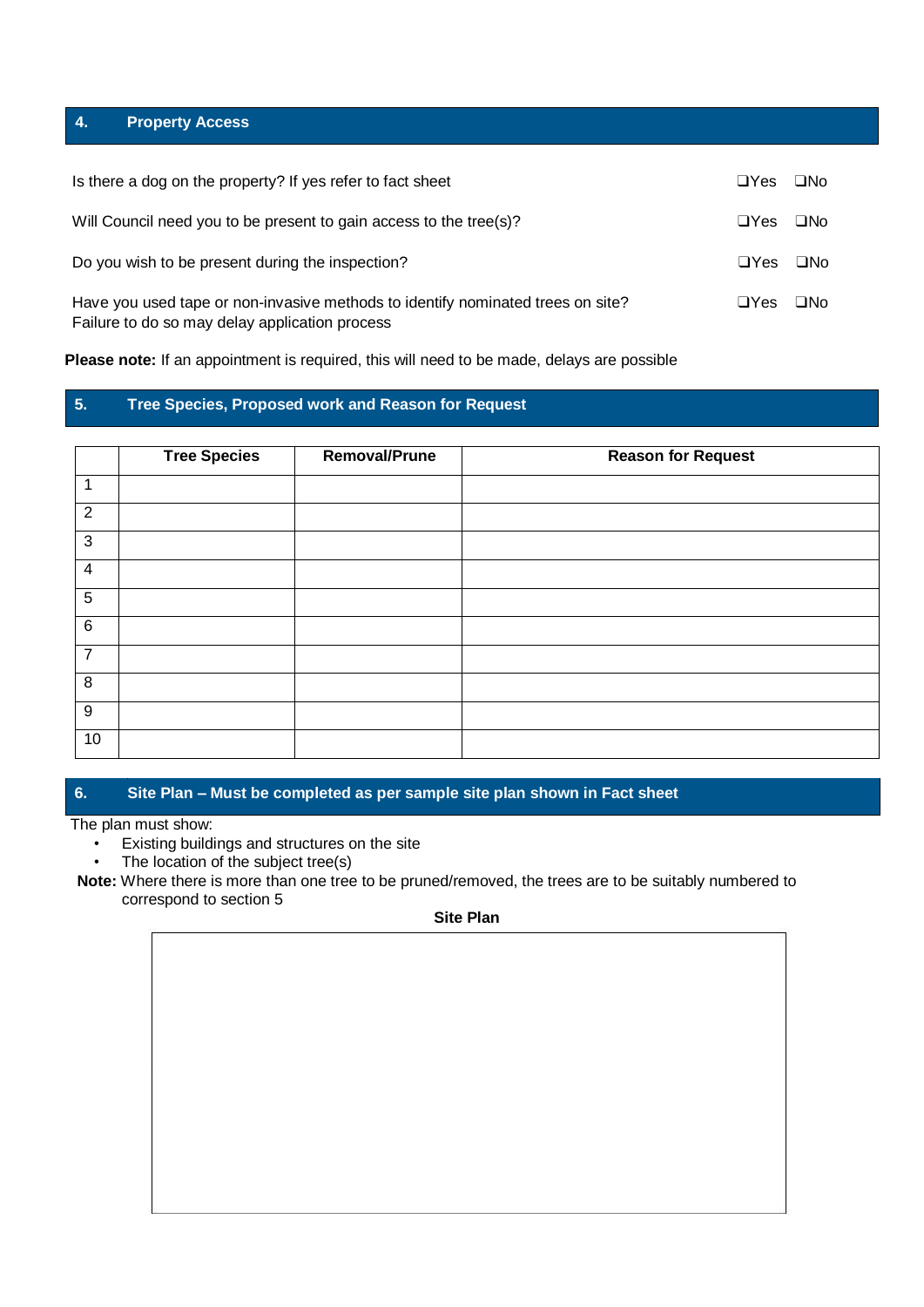### **7. Standard Conditions**

Approval is hereby given to you to carry out the tree work as itemised in the approval, subject to the following:

- 1. Council approvals for pruning or removal are valid for two years from date of response, meaning that works must be carried out within this timeframe or additional approval will be required.
- 2. Waste material resulting from the removal or pruning is to be removed from the site so as not to create a harbourage for vermin or constitute a fire hazard.
- 3. All pruning must be carried out to the Australian Standard 4373 'Pruning of Amenity Trees'.
- 4. All pruning and removal works must be carried out by a Cert. 3 Qualified Arborist (AQF Level 3).
- 5. All trees must be replaced with a suitable replacement tree with a mature height of no less than 4 metres. Please note replanting does not have to be in same location as the removed tree. It can be moved to a more suitable location on your property and must not be species listed as an exempt species in [Section 21.1 of](http://online.fliphtml5.com/usyo/eieo/#p=272)  [Council's DCP.](http://online.fliphtml5.com/usyo/eieo/#p=272)

For more information on dispute resolution go to [Trees \(Dispute Between Neighbours\) Act 2006](http://www.lec.lawlink.nsw.gov.au/lec/types_of_disputes/class_2.html) or seek mediation through the [Community Justice Centre.](http://www.cjc.nsw.gov.au/cjc/com_justice_index.html)

## **8. Disclaimer**

Vegetation Removal Applications do not include the inspection of hedges. Definition of a hedge: A fence or boundary formed by closely growing bushes or shrubs

Definition of a tree: For the purpose of this policy, a tree is vegetation that is or has the potential to meet one or more of the following criteria:

- a) Typically having a single stem trunk
- b) Is 3 metres or more in height,
- c) Has a trunk circumference of 30 cm or more at natural ground level,
- d) Has a branch spread of three (3) metres or more.

If nominated tree is listed as heritage item a Tree Report from an independent Arborist with a minimum level 5 qualification (Australian Qualification Framework) is to be submitted with application. The report should address issues such as health, structural integrity and any other notable issues to support your request. This includes both pruning or removal.

## **9. Privacy Statement**

Under the Government Information (Public Access) Act 2009 we may be required to publicly release any correspondence or information we have on this matter, which means your personal information may not be confidential and may appear on Council's website.

Political Donations and Gifts Disclosure Statement forms will be kept in a public register held at Council's Administration Building and may also be available on our website.

# **10. Declaration**

- I acknowledge that no work can be carried out until a permit has been issued by Council.
- I have read and fully understand all the information contained in this application and undertake that all information is true and correct.
- I understand I must inform neighbouring properties prior to undertaking any pruning works if the trees are on a neighbouring property.
- I hereby give council permission for a Tree Management Officer to enter the property to undertake an inspection.

### Owner's / Applicants Signature: Department of the United States of the United States of Date: